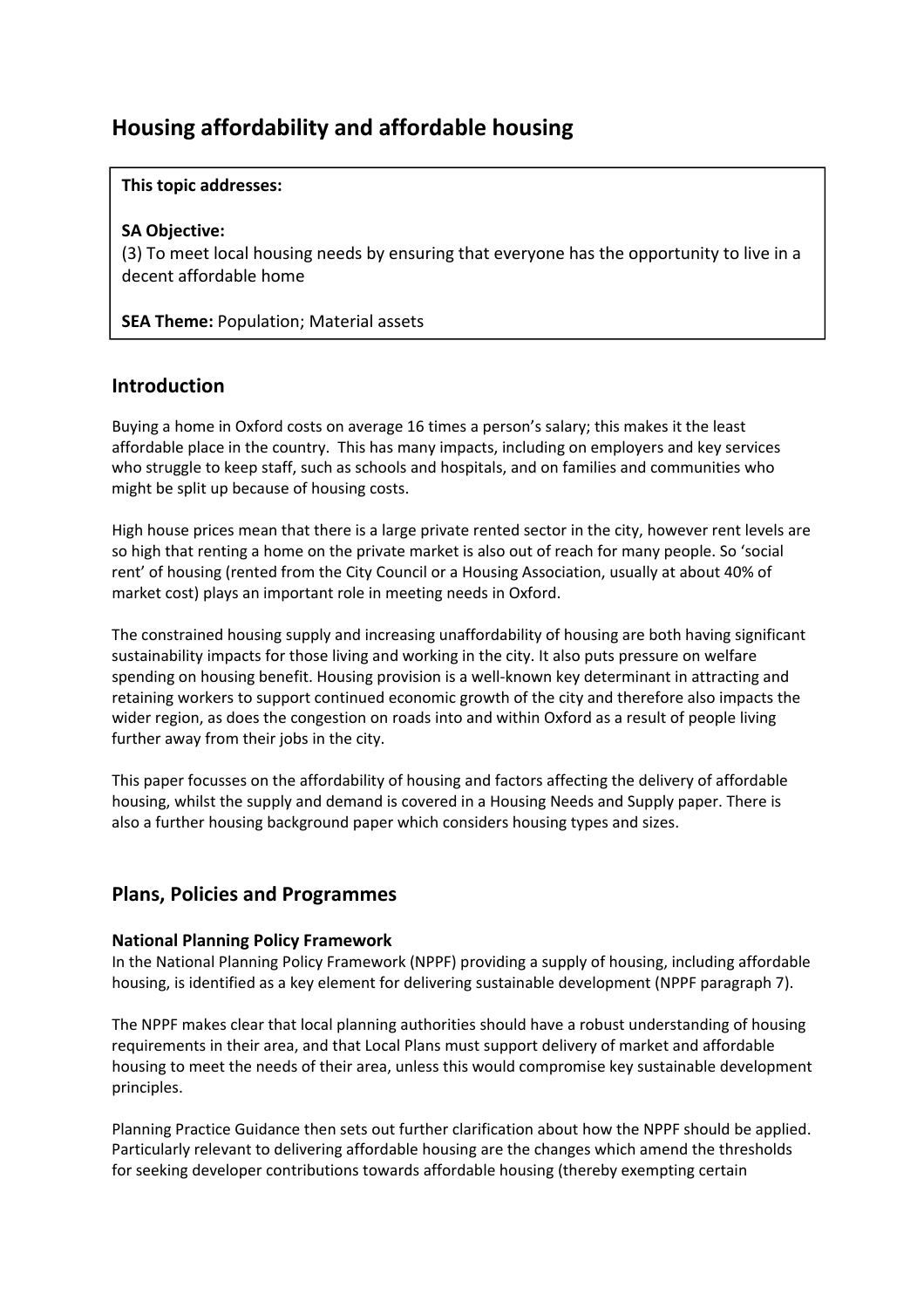developments from affordable housing requirements). These changes were temporarily introduced in 2015, reversed as a result of a High Court decision, and then re-introduced in May 2016 as part of measures to incentivise developers to deliver housing. Changes to Permitted Development Rights for conversion of office to residential were also introduced by Government to incentivise housing delivery, initially on a temporary basis but made permanent in April 2016, which has a similar impact of effectively exempting those developments from affordable housing contributions.

#### **Housing and Planning Act 2016**

The Housing and Planning Act (2016) introduces a number of changes designed to boost the supply of new housing nationally, to devolve significant new powers to a local level, and to support first time buyers to make home ownership more affordable.

The reforms, which affect the planning system and other policy areas, are likely to have significant implications for affordable housing provision in Oxford but the detail of the changes has not yet been set out in regulations. The Act is potentially bringing in significant changes to the definition, delivery, and supplies of affordable housing. Similarly the changes to the welfare system could affect people's ability to afford to buy or rent properties.

The changes are likely to include:

- Introduction of 'Starter Homes' as part of Section 106 legal agreements, which would sell at 80% of market levels;
- Introduction of 'Pay to Stay' for social housing tenants whose income increases;
- Annual payments by local authorities for the highest value council homes (High Value Property Void levy);
- Caps on Local Housing Allowance/annual rent increases for social rent providers; and
- Extension of voluntary right to buy for social rent tenants.

#### **Oxford City Council Corporate Plan 2016‐2020**

The City Council identifies housing affordability as a key issue facing the city, both for local people and local employers. This is acknowledged in the Corporate Plan which seeks to help deliver investment in new affordable homes to help key workers, those on low incomes, and the most vulnerable to find a home that they can afford and that meets their needs.

#### **Oxford City Council Housing Strategy 2015 ‐ 2018**

Oxford City Council's Housing Strategy 2015‐2018 includes objectives to deliver more affordable housing to meet housing needs. It sets out corporate actions to deliver this including delivering new council homes, Barton Park strategic site, and implementing strategies around affordable housing and empty homes.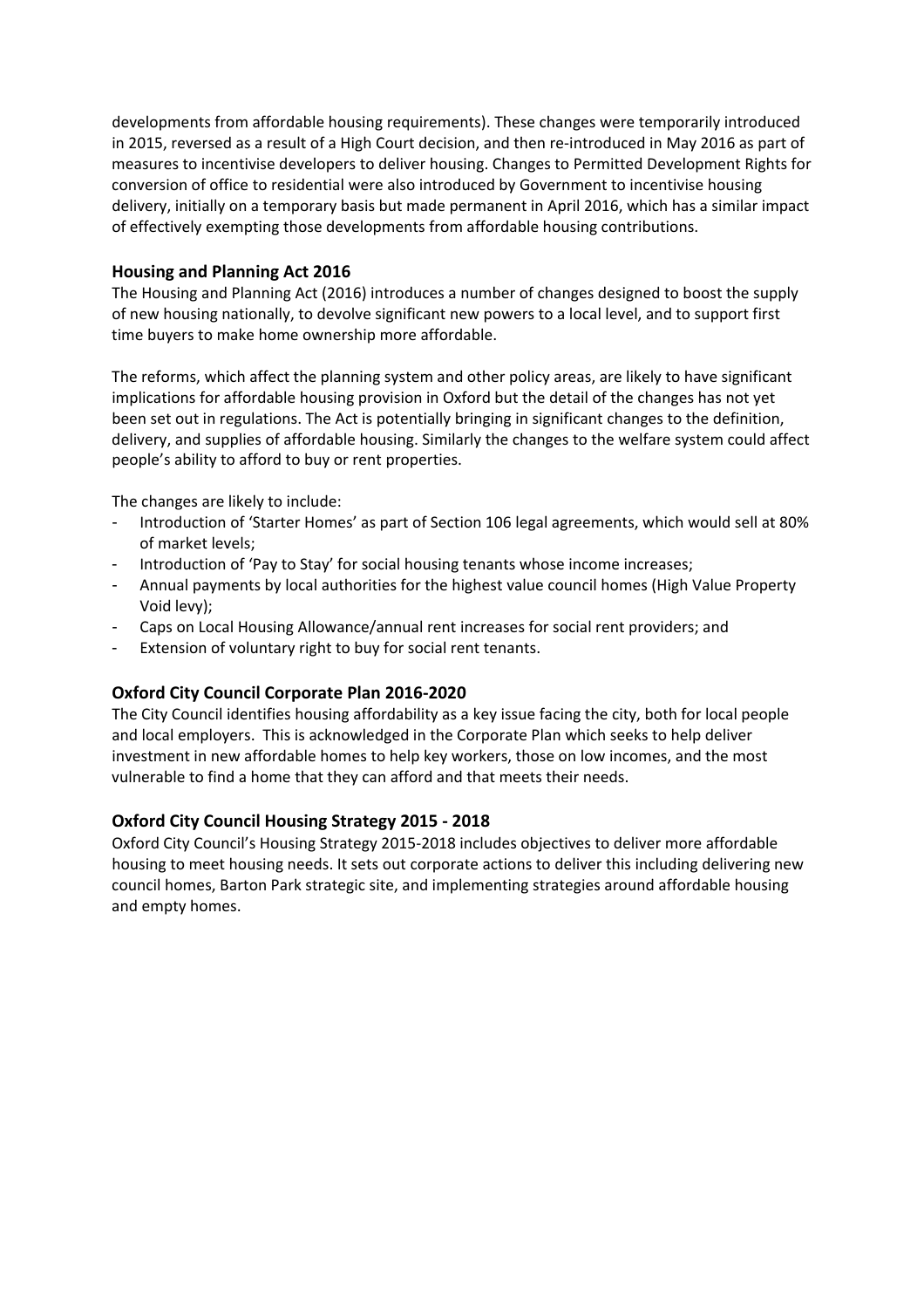## **Current situation**

Oxford currently has the greatest unaffordability of any city in the UK, with average house prices more than 16 times the average wage in the city, making it even less affordable than London as illustrated in Figure 6.1.1. Many people who work in Oxford cannot afford to live here.



**Figure 6.1.1Housing affordability at 2015**

Source: Land registry 2015 market trend data

The figure below shows how affordability has changed over time, and across different parts of Oxford. It shows the average house price and affordability ratio for the period 1997‐2000 and compares this to the situation in 2010‐2013. Since then the house prices have continued to rise and unaffordability further worsened.



#### **Figure 6.1.2 Affordability ratios and median house prices in Oxford**

*Source: Centre for Cities 2016*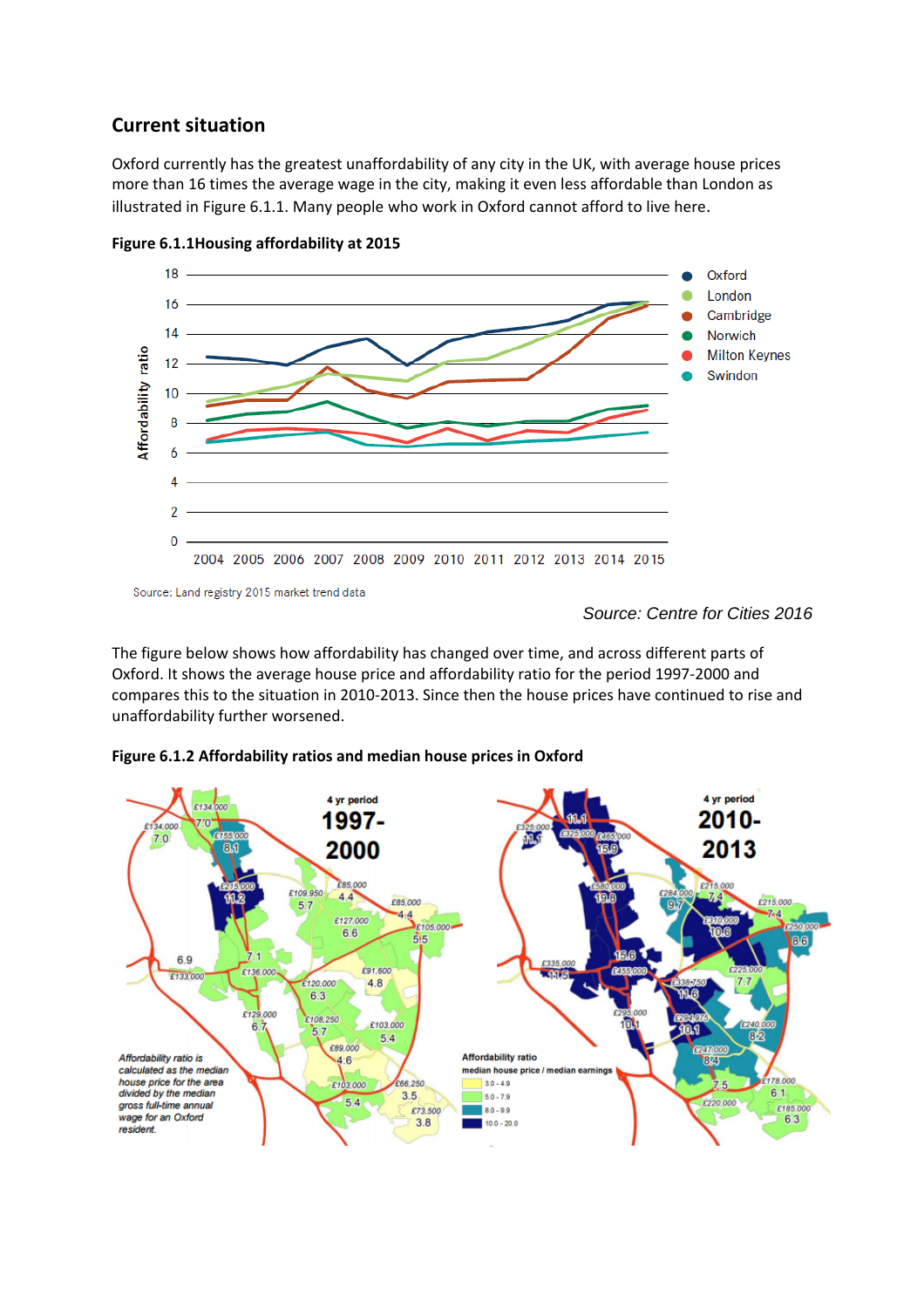Private rental prices reflect a similar picture, with Oxford scoring as even less affordable than London and other comparable cities in recent years on both the rental and house price unaffordability ratios.



**Figure 6.1.3 Rental affordability and house price affordability for UK cities in 2012**

Affordability is also an important consideration in the Oxfordshire Strategic Housing Market Assessment (SHMA). This shows the indicative income required by households to purchase or rent properties, and shows the contrast with the adjoining districts in the rest of the Housing Market Area.

| Area       | Lower quartile | Lower quartile | Affordable rent | Lower quartile |
|------------|----------------|----------------|-----------------|----------------|
|            | purchase price | private rent   |                 | social rent    |
| Cherwell   | £52,900        | £24,900        | £19,900         | £15,600        |
| Oxford     | £61,700        | £36,900        | £29,500         | £15,800        |
| South Oxon | £67,100        | £30,700        | £24.500         | £16,700        |
| VoWH       | £56,900        | £26,600        | £21,300         | £17,600        |
| West Oxon  | £53,700        | £26,600        | £21,300         | £18,000        |

**Figure 6.1.4 Indicative incomes required to purchase or rent properties in Oxford**

**Extract from SHMA, Table 43: Indicative income required to purchase/rent without additional subsidy (based on 2013 data)**

This indicates that in 2013 a household income of at least £36,900 was required to afford to rent market housing, or £61,700 to buy a property, even at the lower quartiles of the market. This was significantly higher than the national average cost of £21,800 to rent market housing and also significantly higher than the median household income in Oxford at the time of £30,429. This illustrates why home‐ownership, and in many cases market rent levels, is beyond the means of many households in Oxford. Accordingly the SHMA takes an assumption of 35% of household income being used for housing costs, compared to a national average of only 25% (all figures from the SHMA 2014).

The combination of housing unaffordability and lack of supply means that a high proportion of people working in Oxford have to travel in from areas outside of the city in order to be able to afford a home. Around 40,000 people travel into Oxford each day for work. The average distance travelled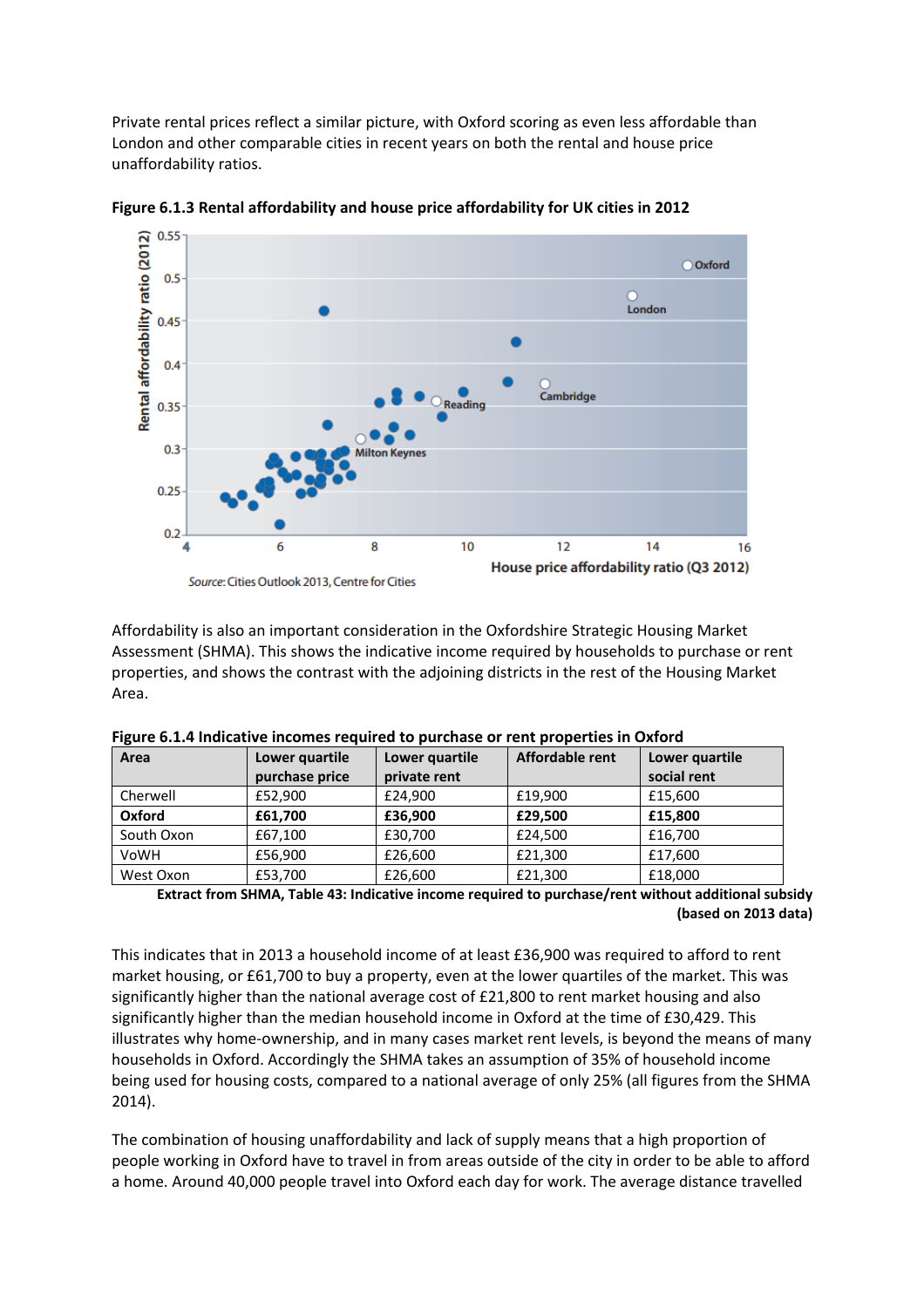by those employed in Oxford is 36km, with people travelling into the City from a range of surrounding towns $^1$ .





#### **Main origins of people commuting into Oxford, Extract from Centre for Cities Report 2016**

There are knock-on consequences of more people needing to commute longer distances from their homes outside of Oxford. It places increased pressure on transport infrastructure in and around the City, with potential for increased congestion, on the A34 and A40 roads for example, which could impact on quality of life for people spending time caught up in the congestion and on local businesses. Commuters frequently face long, expensive and unpredictable journey times into Oxford due to the congestion. This contrasts with the patterns for those living and working within Oxford, for whom the cycling levels are amongst the highest in the country. A large proportion of those that live and work within Oxford choose to cycle or walk to work.

Those with irregular working patterns do not necessarily have the choice to travel to work by means other than the car. Improving those travel options will be important. Some Oxford employers including the hospitals, BMW, and Oxford University are reporting having increasingly difficulty recruiting and retaining high quality staff. It is clear that housing provision and affordability are key determinants in attracting and retaining people to support continued economic growth of the City. Promoting new housing in areas where there is good access to these jobs by means other than the car is vital in reducing car travel and the associated congestion and its negative effects.

## **Likely trends without a new Local Plan**

 $\overline{a}$ <sup>1</sup> Centre for Cities 2016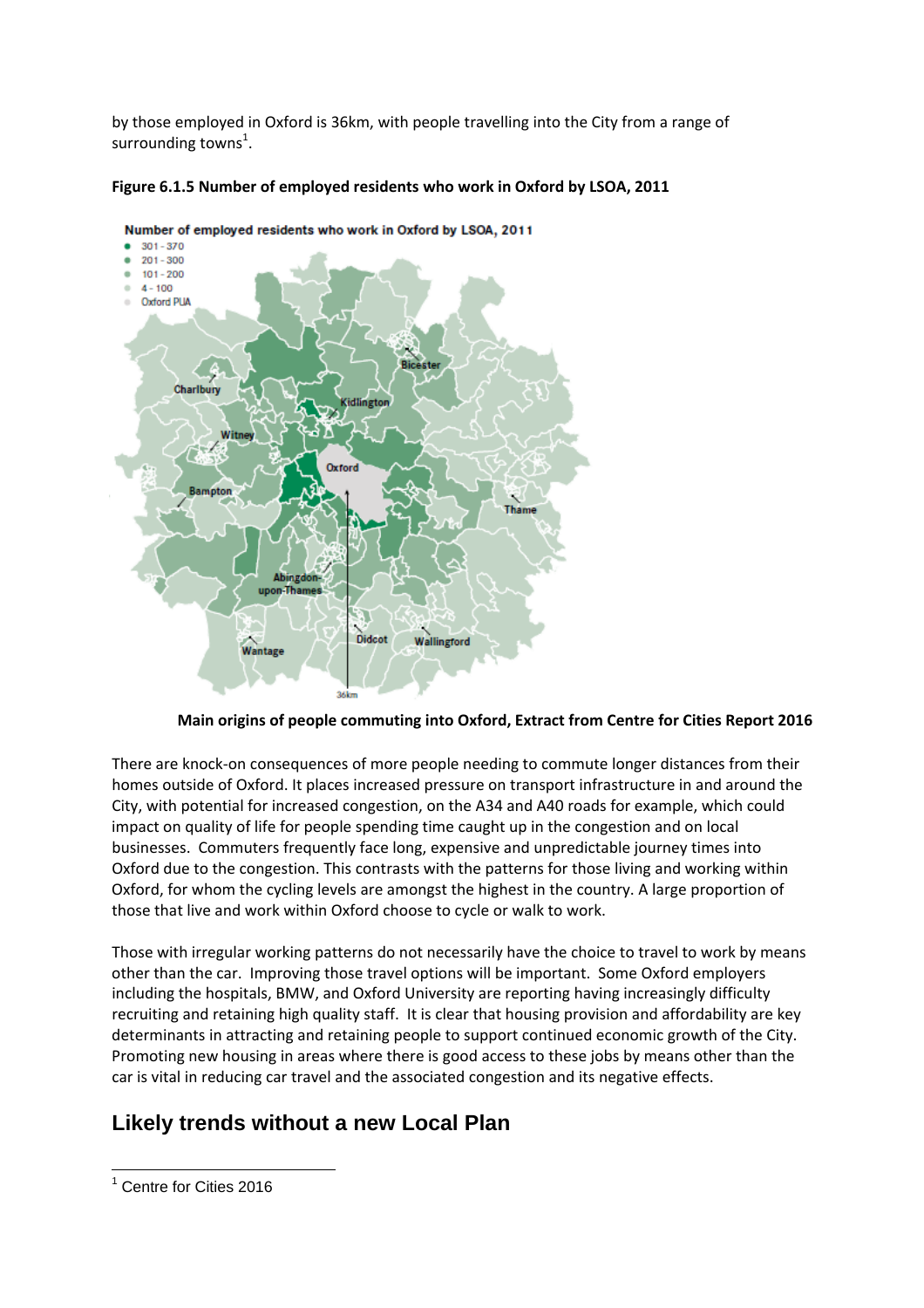The affordability of housing in Oxford is likely to worsen in future as the lack of land for housing and increasing land values push house prices up further. Correspondingly market rental prices are likely to increase as the unaffordability of buying homes puts additional pressure on the rental market, which in turn affects the types of homes required for example more people may turn to HMOs as a more affordable option.

These graphs give an indication of the potential trajectory and rate of increasing prices to buy or rent homes in the private sector:



**Figure 6.1.6: Indication of potential rate of increasing costs of purchase or rental in the private sector** 

Source: Oxford City Council statistics 2015, based on Valuation Office Agency

Affordability will also be influenced by government changes around incentivising home ownership, and also the supply of new affordable housing (for rent or purchase). In the local context of Oxford, it is anticipated that the supply of affordable homes is likely to worsen, particularly social rent. This is due to the compounding impact of: losses through Right to Buy, especially since the increased discount introduced in 2012; combined with the lack of land to provide replacement affordable homes and changes to national policy which reduce the opportunities for delivering homes through developer contributions; and caps on rental incomes for local authorities or registered providers which have been introduced as part of the national Welfare Reform programme.

These factors are likely to impact on the overall numbers of affordable housing, as well as the mix and balance of communities in Oxford during the Plan period. The new Housing Company set up by the City Council aims to mitigate some of these impacts, and to ensure that the City Council can still continue to contribute towards provision of additional affordable housing, but it is likely to be more difficult to deliver affordable housing overall which will impact on the general affordability of homes in Oxford.